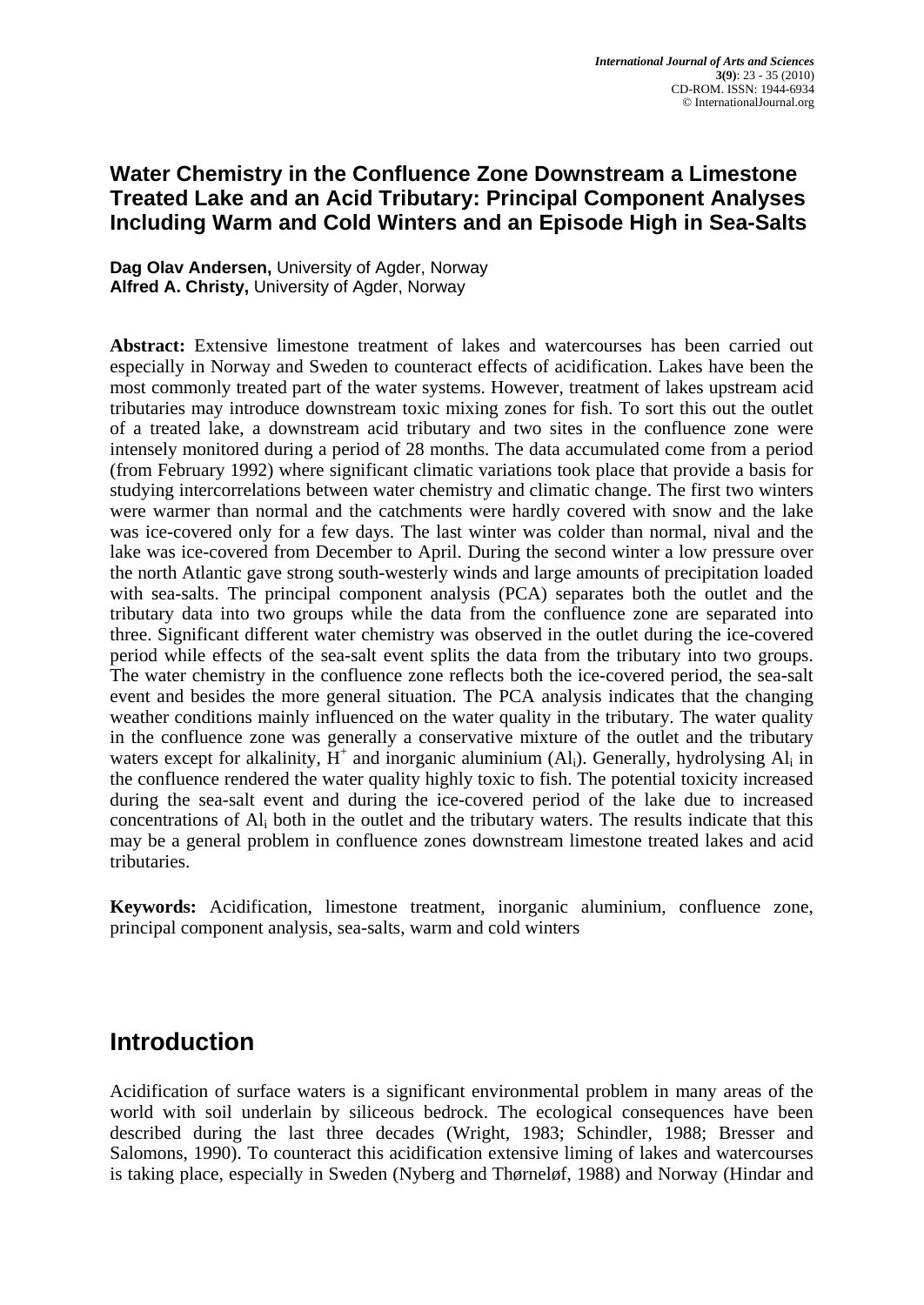Rosseland, 1988). Besides, the technique is also reported used in UK (Howells and Dalziel, 1990), Canada and US (Olem, 1991). Lakes have so far been the most commonly treated water systems (Olem, 1991).

Direct addition of bases such as  $CaCO<sub>3</sub>$  to the acidified lake water body improve biological habitat particularly for fish. However, the treatment may create downstream conditions potential toxic to fish. Short term experiments indicate an increased mortality of fish in artificially made zones where treated and aluminium rich acidic water mix, most probably due to imposed changes in the aluminium chemistry (Weatherley et al., 1991; Poléo et al., 1994).

In this work the brook water chemistry downstream a limestone treated lake and an acid tributary has been intensely studied during a period of about 28 months. When data of this magnitude is to be analysed, the use of multivariate techniques is a good choice. As some of the variables are interconnected, change in one property may influence the behaviour of another. Correlation obtained between any two variables measured may not reflect their true relationship. In contrast multivariate techniques consider all the variables at the same time and extract relationships between the variables and objects.

Here, we are interested in understanding the similarities and differences between the water samples collected during a period of significant climatic variations. The influence on the acidbase and the aluminium chemistry are of special interest due to the potential ecological importance of these variables especially in the confluence zone between limestone treated and acid tributary waters.

## **Study site**

### *Site description and climate*

The site is situated about 2.5 km from the coastline 8 km west of Kristiansand in the southernmost part of Norway (Fig. 1). The soil depth in this area is generally 20-70 cm and podzol profiles lacking or almost lacking the eluvial horizon dominate (Låg, 1957). Outcrops of bedrock, mainly felsic augen-gneiss, frequently interrupt the soil cover. Besides, there are some boggy areas (Fig. 1). The area contains naturally mixed forests dominated by conifers (mainly Scots pine), but also some deciduous trees (mainly oak and birch).

The Lake Terjevann catchment covers 1.1  $km^2$  and the altitude ranges from 19 to 119 m above sea level. About 23 % of the catchment was forested with Norway spruce about 40 years ago. There are no activities in the catchment other than the treatment of the lake water body with limestone. The lake (Table 1) was treated for the first time in 1980 and then annually during the period 1984-91. Apart from the very first treatment in 1980 when coarse seashells were used, finely grounded ( $\leq 0.2$  mm) limestone with a CaCO<sub>3</sub> content of about 77 % (limestone SR from NORCEM, Norway) has been used. The dose was 2.7 mg calcium carbonate per litre lakewater in 1980, 20.5 mgL $^{-1}$  in the autumn of 1984 and then 7.6, 7.6, 7.3, 7.1, 11.5,  $7.2$  and 12.9 mgL<sup>-1</sup> in the period 1985 to 1991. In January 1993 a gauge (Crump) overflow) was installed at the outlet of the lake.

### **Table 1. Morphometric data of Lake Terjevann.**

\_\_\_\_\_\_\_\_\_\_\_\_\_\_\_\_\_\_\_\_\_\_\_\_\_\_\_\_\_\_\_\_\_\_\_\_\_\_

Maximum length (l): 618 m Maximum depth  $(z_m)$ : 35 m Mean depth (z): 12 m Surface area (A):  $0.09 \text{ km}^2$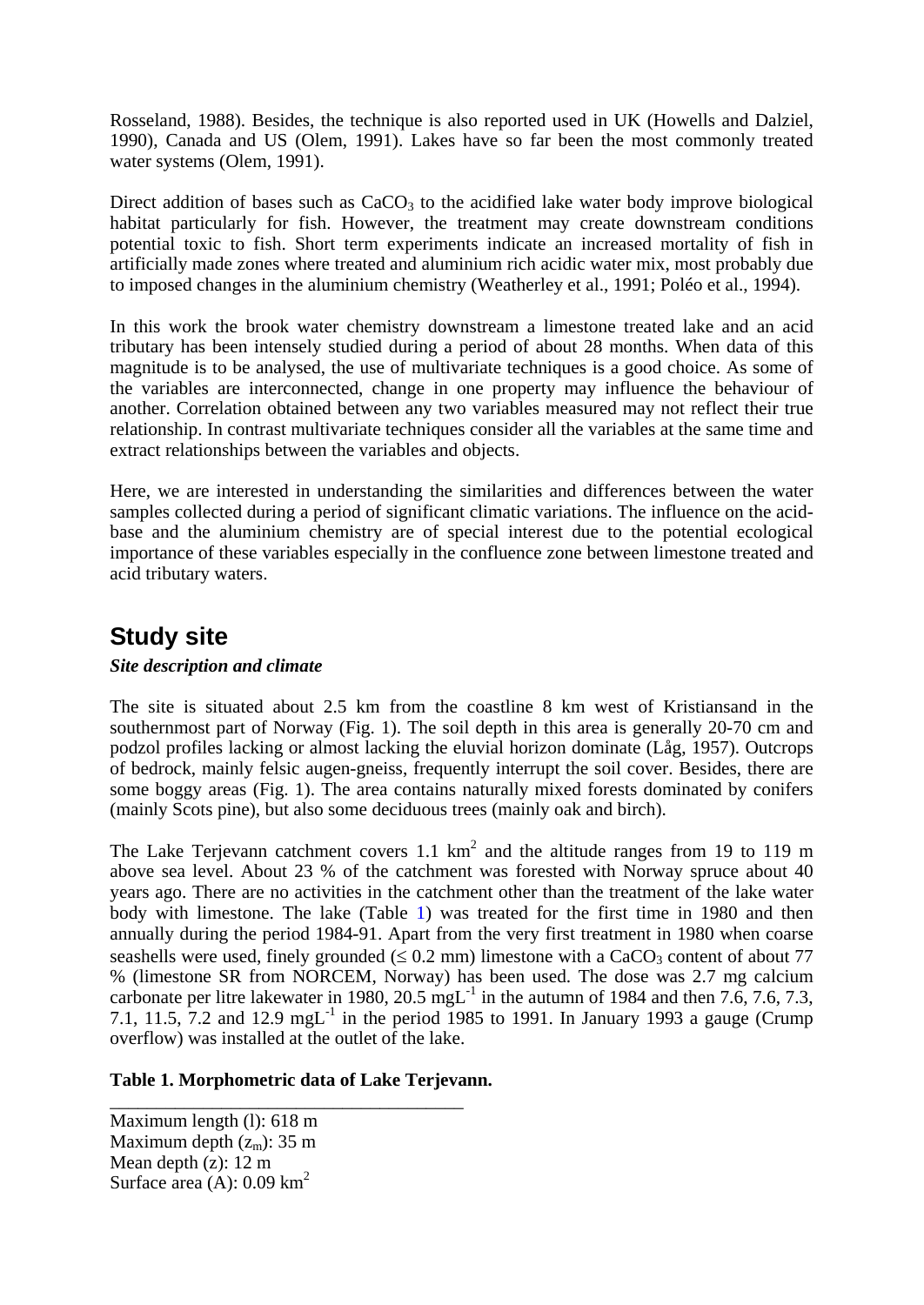Volume (V):  $10^6$  m<sup>3</sup> Theoretical retention time: 0.72 year

\_\_\_\_\_\_\_\_\_\_\_\_\_\_\_\_\_\_\_\_\_\_\_\_\_\_\_\_\_\_\_\_\_\_\_\_\_\_ The tributary catchment covers about 1.5  $km^2$  and the altitude ranges from 18 to 128 m above sea level. There are two lakes in the catchment (Fig. 1). The tributary and the outlet brook confluence about 30 meters downstream Lake Terjevann. The sampling points E and F are situated about 50 and 200 meters downstream the confluence point, respectively. There are no other well-defined tributaries between the sampling points C and F (Fig. 1).



**Figure 1. The Lake Terjevann area with the sampling points C (outlet of the lake), D (the tributary), E and F (the confluence zone). Light grey areas denote bogs, dark grey areas the pond and lakes.**



**Figure 2. Deposition and discharge at Lake Terjevann. (The bar represents the total weekly deposition).**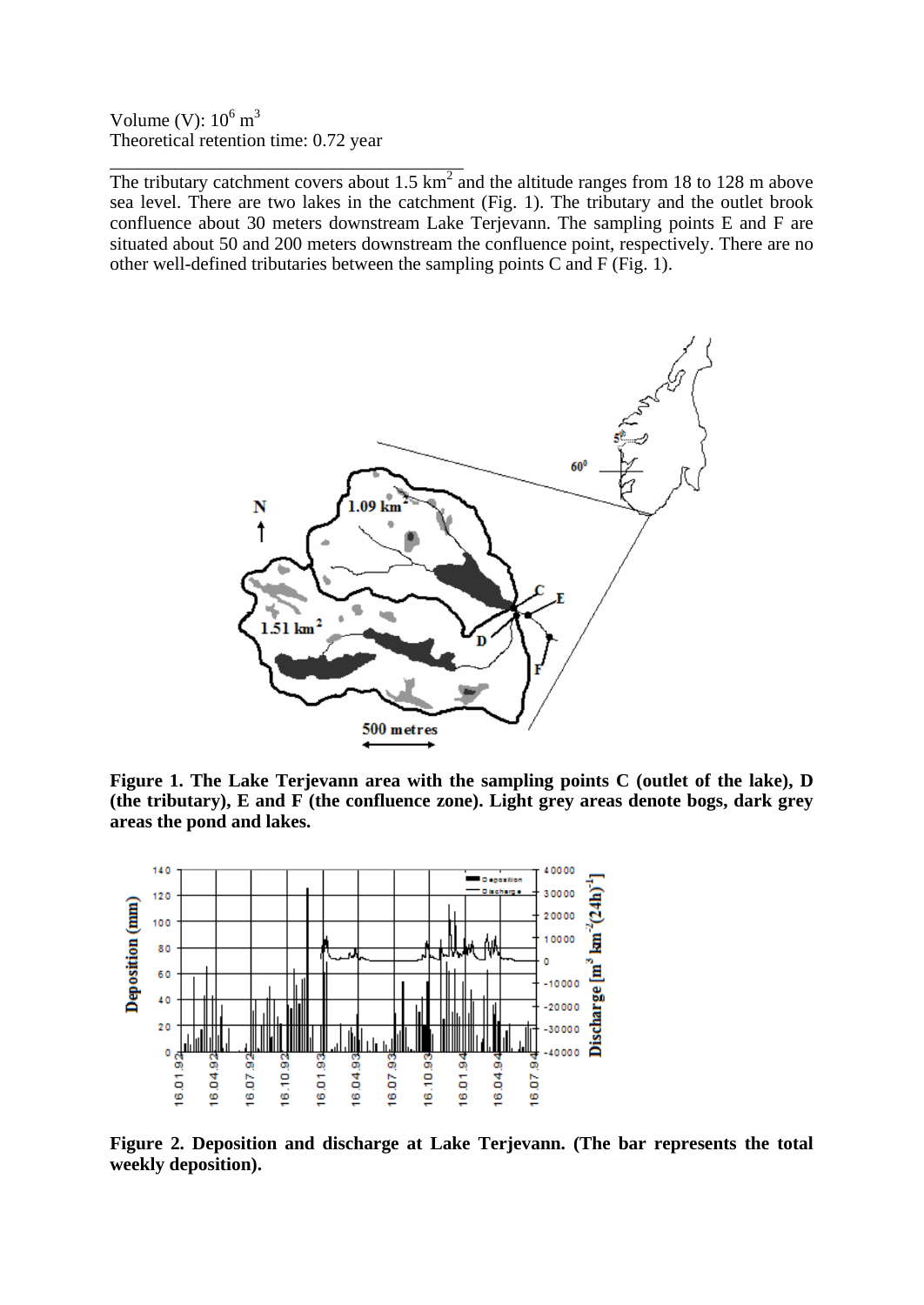A maritime climate prevails on the southernmost coast of Norway. The monthly mean temperature is commonly below 0 °C in December, January and February and highest in July (Table 2). The annual mean deposition is about 1300 mm and the distribution is characterised by deposition maxima during late autumn and winter (Table 2). Deposition is generally higher than evapotranspiration except for a period from about the middle of June to the middle of August as indicated by lack of discharge from the catchments and the lake (Fig. 2) during this period.

|           | Deposition       |                     |                     |                          |            |            |          |               |
|-----------|------------------|---------------------|---------------------|--------------------------|------------|------------|----------|---------------|
|           | $1992^{\bar{a}}$ | $1993^{\mathrm{a}}$ | $199\overline{4^a}$ | $1961 - 90^a$            | $1992^{b}$ | $1993^{b}$ | $1994^b$ | $1961 - 90^a$ |
|           |                  |                     |                     |                          |            |            |          |               |
| January   | 2.6              | 2.7                 | 0.2                 | $-1.7$                   | 62.8       | 149.1      | 176.0    | 121           |
| February  | 2.8              | 2.2                 | $-4.2$              | $-1.8$                   | 85.6       | 31.7       | 67.0     | 80            |
| March     | 3.9              | 2.8                 | 1.7                 | 1.0                      | 145.9      | 52.1       | 173.1    | 87            |
| April     | 4.6              | 6.5                 | 5.8                 | 4.6                      | 118.8      | 66.1       | 87.1     | 59            |
| May       | 12.3             | 12.6                | 10.4                | 9.9                      | 26.3       | 24.7       | 25.7     | 86            |
| June      | 16.9             | 13.7                | 13.1                | 14.0                     | 9.4        | 17.7       | 70.7     | 75            |
| July      | 15.4             | 14.2                | 18.6                | 15.5                     | 93.0       | 70.0       | 16.7     | 88            |
| August    | 14.0             | 13.3                | 16.3                | 14.8                     | 151.1      | 77.7       | 141.9    | 118           |
| September | 11.7             | 9.7                 | 10.9                | 11.5                     | 100.0      | 129.1      | 184.4    | 141           |
| October   | 4.7              | 6.0                 | 7.3                 | 7.9                      | 131.6      | 104.6      | 145.0    | 164           |
| November  | 3.6              | 1.3                 | 5.2                 | 3.1                      | 199.2      | 176.5      | 144.8    | 164           |
| December  | 1.9              | $-0.6$              | 3.4                 | $-0.1$                   | 156.5      | 212.4      | 208.5    | 116           |
| Total     |                  |                     |                     | $\overline{\phantom{0}}$ | 1280.2     | 1111.7     | 1440.9   | 1299          |

**Table 2. Monthly deposition (mm) in Søgne about 1 km west of Lake Terjevann and mean monthly air temperature (<sup>0</sup> C) in 1992-94 and mean values 1961-90 at Kjevik airport about 16 km east of the catchment.**

<sup>a</sup>Norwegian Meteorological Institute, DNMI.

b Norwegian Institute for Air Research, NILU.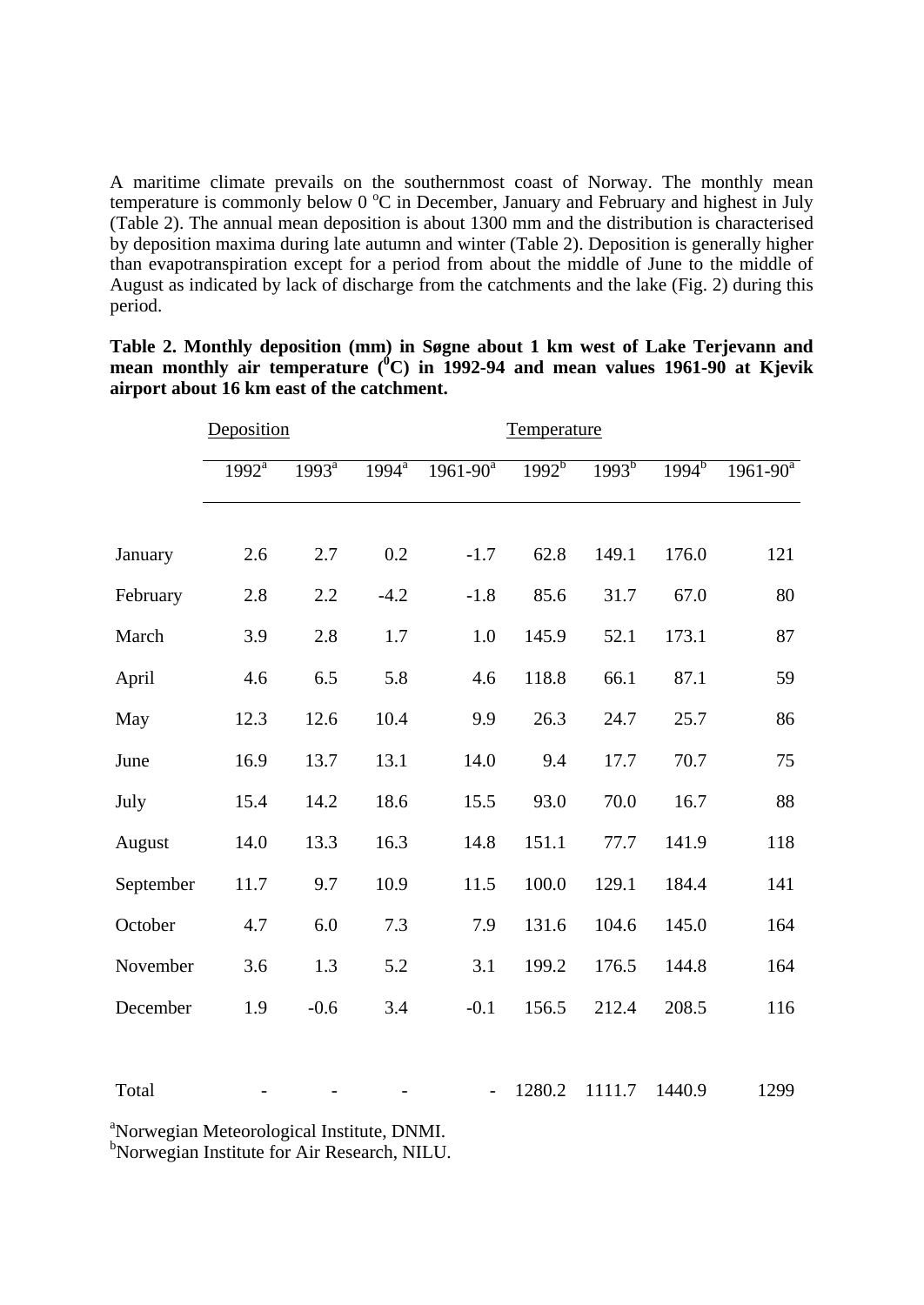The area receives a high atmospheric deposition of sea salts in addition to the long range transported acidic sulphur and nitrogen compounds (Table 3).

| Table 3. Volume-weighted mean concentrations of main ions $(\mu$ eql <sup>-1</sup> ) in deposition 1992- |
|----------------------------------------------------------------------------------------------------------|
| 94 in Søgne about 1 km west of Lake Terjevann (monitored by the Norwegian Institute                      |
| for Air Research; SFT 1993, 1994, 1995).                                                                 |

|      |  |  |  |                                 | $H^+$ Na <sup>+</sup> Mg <sup>2+</sup> Ca <sup>2+</sup> K <sup>+</sup> NH <sub>4</sub> <sup>+</sup> Cl <sup>-</sup> SO <sub>4</sub> <sup>2-</sup> <sup>a</sup> SO <sub>4</sub> <sup>2</sup> - NO <sub>3</sub> <sup>-</sup> |    |
|------|--|--|--|---------------------------------|----------------------------------------------------------------------------------------------------------------------------------------------------------------------------------------------------------------------------|----|
|      |  |  |  |                                 |                                                                                                                                                                                                                            |    |
|      |  |  |  | 1992 47 128 28 9 4 35 140 65 49 |                                                                                                                                                                                                                            | 42 |
| 1993 |  |  |  | 47 192 43 13 7 45 232 83        | 60                                                                                                                                                                                                                         | 51 |
| 1994 |  |  |  | 40 111 25 10 4 39 123 61 47     |                                                                                                                                                                                                                            | 44 |

<sup>a</sup>non marine

In 1992 and 1993 the area experienced unusually mild winters (Table 2). The catchments were covered with snow only for a few days and the lake was hardly ice-covered. The winter of 1994, except for January, was colder than normal (Table 2) and the lake was ice-covered from December 16 1993 to April 4. Total amounts of deposition were about normal in 1992, lower than normal in 1993 and higher than normal in 1994 with a somewhat different distribution the three years (Table 2, Fig. 2). The vital importance of wind direction on deposition quality is indicated by the strong fluctuations in chloride concentration in the deposition during 1992-94 (Fig. 2). An extremely low pressure over the North Atlantic in 1993 from January 4 to 24 gave strong south-westerly winds and large amounts of deposition (149 mm, Fig. 2) loaded with sea-salts. The anomaly of this event is illustrated by the volumeweighted mean concentration of  $1.02 \text{ meq}L^{-1}$  Cl in deposition these three weeks compared to the average of the volume-weighted annual means from 1992 and 1994 of about 0.13 meg $L^{-1}$ (Table 3). Almost 60 % of the annual wet deposition of Cl<sup>-</sup> in 1993 occurred during these three weeks.

### **Methods**

#### *Sampling and Chemical analysis*

Samples of drainage water were collected almost weekly in clean polyethylene bottles from the sampling points C (the outlet of Lake Terjevann), D (the acid tributary) and E and F (Fig. 1). Temperature was measured immediately. The samples were transported to the laboratory for further processing that started within one hour after sampling.

Absorbance at 254 (od<sub>1</sub>) and 410 (od<sub>2</sub>) nm (1 cm quartz cuvettes; Hitachi Model V-2000 UV/VIS Spectrophotometer) were measured on unfiltered samples. pH was measured with standard equipment (Radiometer Ion-85, G202C pH- and K201 reference electrodes). Aluminium species in unfiltered samples were fractionated using the procedure of Driscoll (1984). The samples were passed through a strongly acidic cation-exchange column (DOWEX-50Wx8, 20-50 mesh, Na<sup>+</sup>-form). The operationally defined fractions, total acid reactive aluminium  $(A<sub>l</sub>)$  and non-labile monomeric (mainly organically complexed) aluminium  $(A<sub>1</sub>)$  which passed the resin, were analysed by flow injection analysis (FIA) using the pyrocatechol-violet method (Tecator, 1985). The labile aluminium fraction, mainly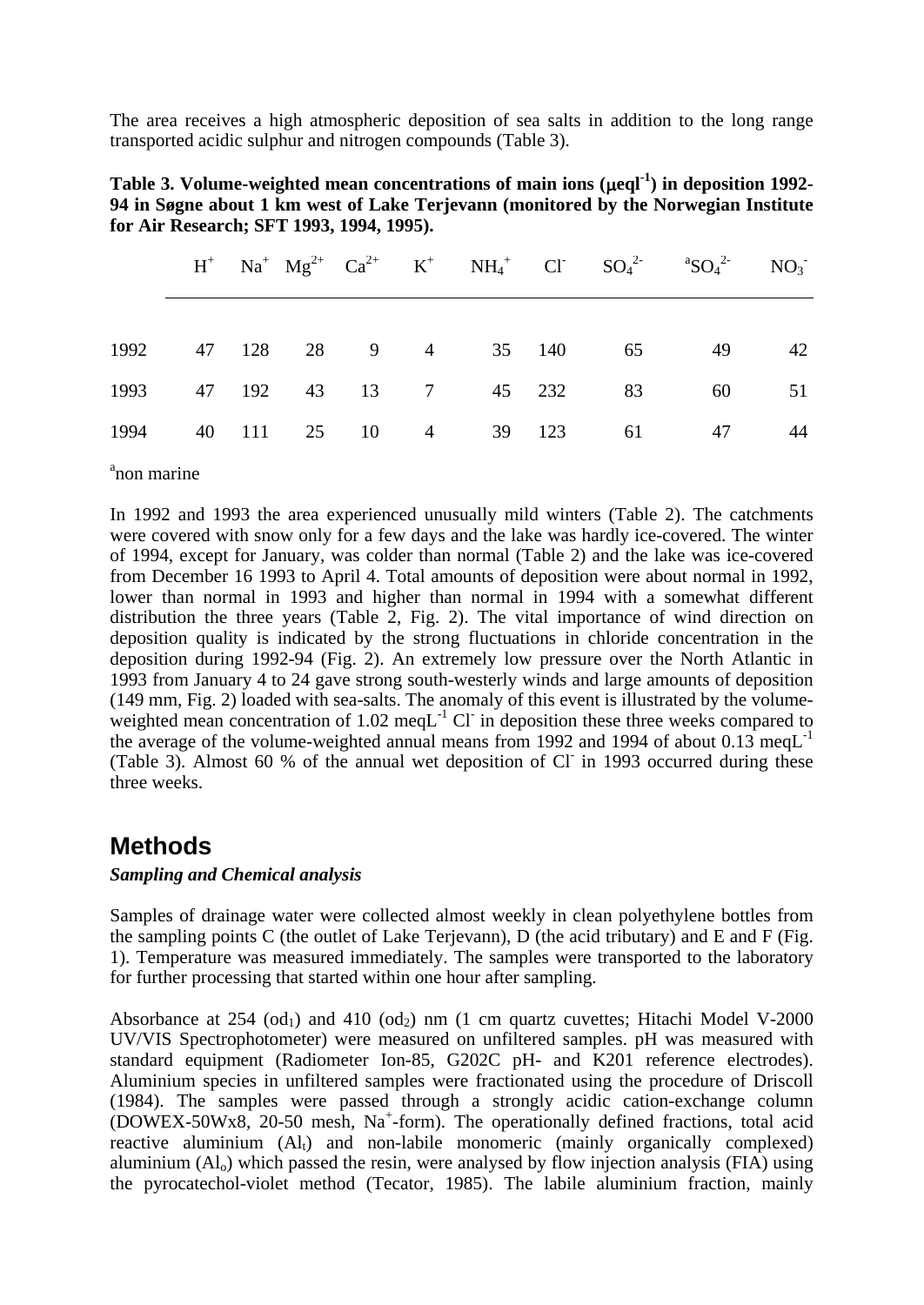monomeric, inorganic aluminium  $(Al_i)$ , was calculated as the difference between  $Al_i$  and  $Al_i$ . Major cations ( $Na^+$ ,  $Ca^{2+}$ ,  $Mg^{2+}$ ,  $K^+$ ) besides iron and manganese were analysed by atomic absorption spectroscopy (Perkin Elmer AAS Model 1100). Samples for  $Ca^{2+}$  analyses had lanthanum added to a concentration of  $0.5 \text{ gL}^{-1}$  while samples for total iron and manganese were acidified to pH 1.5 with 4M  $H_2SO_4$  just after arriving at the laboratory. Major anions (CI,  $SO_4^2$ ,  $NO_3$ ) were determined by flow injection analysis (FIA) using the thiocyanate method (Tecator, 1983), colorimetrically by the thorin method (Henriksen and Bergmann-Paulsen, 1974), and by a diazotization reaction (Brewer and Riley, 1965) respectively. Alkalinity (Alk) was determined by titration with 0.05M HCl with a conductometric (Radiometer CDM83 Conductivity Meter, PP1042 Conductivity Cell) end point determination (Golterman et al., 1978). Alkalinity values at pH between about 5.0 and 4.5 are calculated from the equation Alk = 27.298pH – 124.36 (n = 168,  $R^2$  = 0.72) achieved from the titrated samples and including zero alkalinity at pH below 4.5. An ionic balance of  $\pm$  5.5 % between cations  $(H^+$ ,  $Al_i$ ,  $Na^+$ ,  $Ca^{2+}$ ,  $Mg^{2+}$ ,  $K^+$ ) and anions (Cl,  $SO_4^2$ ,  $NO_3$ , Alk) indicates that the major constituents have been analysed with fair accuracy in all samples.

### *Data analysis*

Principal component analysis (PCA) is a technique that extracts relationships between variables and between objects. Use of PCA in this study could enlighten the relationships between the water samples and will enable us to understand the relationships between the measurements with respect to the climatic variations that have taken place during the sampling period.

The data that includes 4 sampling sites (C, D, E, F) sampled 75 times and analysed for 17 parameters, can be put in a matrix of size 300x17 where the water samples are represented by rows while columns represent the variables (measurements). In order to give equal priority to the variables, each variable is divided by its maximum value. It means that all the variables are given values in between 0 and 1. This type of normalisation removes unwanted leverages caused by variations in the concentrations between the metals as well as values of the other variables. The samples are numbered from 1 to 75 to represent individual sampling. The suffix number x in  $c_x$ ,  $d_x$ ,  $e_x$ ,  $f_x$  represent identical sampling time.

The PCA analysis of the data was carried out by using SERIUS multivariate data analysis program (Kvalheim and Karstang, 1987). The data from sampling sites C, D, E and F were analysed individually to identify relationships between the variables that could explain the influence of climatic variations and imposed episodes that have taken place in and around the sampling sites.

## **Results**

### *Outlet*

The large range of the 17 variables measured in the outlet of the lake (Table 4, sample site C) is mainly induced by the ice-covered period when the outlet was very much influenced by the inlets. The inlet water passed almost unchanged through the lake in the upper 2 meters and this period was characterised by cold acidic and aluminium rich outlet water (Fig. 3b,c). Effects of the sea-salt event on the outlet water were not significant as the highly acidic and aluminium rich inlet water (Andersen and Seip, 1999) mixed with the wind exposed treated lake water.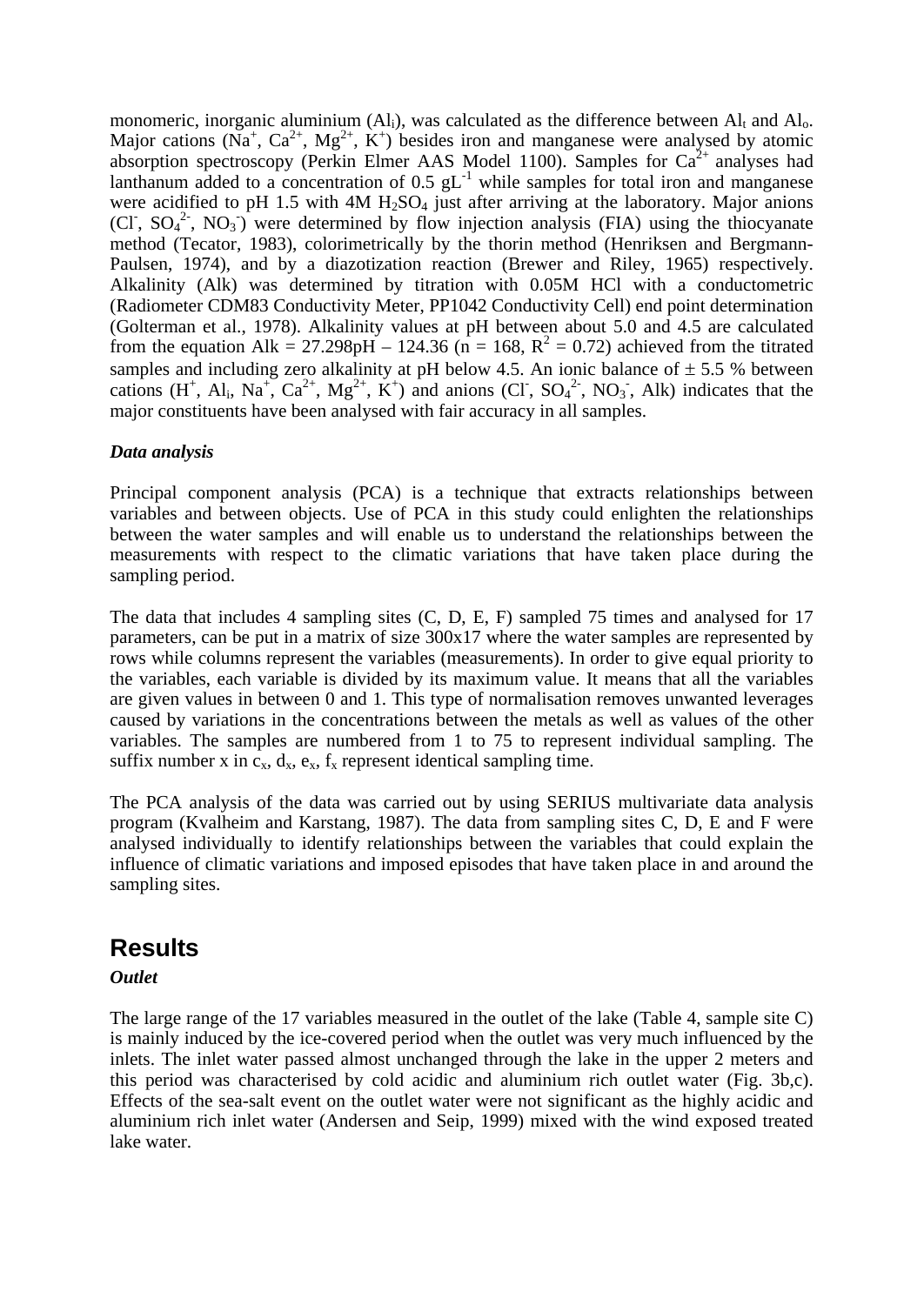In the PCA plot the samples from sampling site C clearly separates into two groups (Fig. 4a). The smaller group contains the water samples sampled during the period when the lake was ice covered (c59-c68). The larger group contains water samples sampled during other periods. A look at the corresponding loading plot (Fig. 5a) shows that the variables such as alkalinity,  $Ca<sup>2+</sup>$  and pH lie along the positive direction of the PCA component 1 and the variables such as aluminium and manganese lie along the negative direction of the PCA component 1. It means that an increase in alkalinity goes along with an increase in  $Ca^{2+}$  and pH. At the same time an increase in alkalinity means less aluminium in the sample. It is clear from this plot that alkalinity is one of the main factors that explain the variance in the data. The picture is something expected for the outlet water from a limestone treated lake. The high loading of the variable temperature (in situ) along component 1 (Fig. 5a) indicates that an increase in temperature goes along with an increase in alkalinity and a decrease in aluminium. Besides, the variable temperature has a high loading along component 2 (Fig. 5a).

**Table 4. Mean values and range of the variables temperature, UV/VIS absorbance at 254 and 410 nm, pH, aluminium species, calcium, magnesium, sodium, potassium, iron, manganese, chloride, sulphate, nitrate and alkalinity measured at the outlet of Lake Terjevann (site C), in the tributary (site D) and in the confluence zone downstream (site E and F) during the period February 1992 to June 1994. Besides, area-weighted mean values of the C and D samples are included (G).**

|                                           |       | $\mathcal{C}$   |                | D                     | E     |                      | F     |                       | G     |
|-------------------------------------------|-------|-----------------|----------------|-----------------------|-------|----------------------|-------|-----------------------|-------|
|                                           | Mean  | Range           | Mean           | Range                 | Mean  | Range                | Mean  | Range                 | Mean  |
| Temp. $(^{\circ}C)$                       | 7.0   | $0.4 - 22.9$    | 6.0            | $0.1 - 16.9$          | 6.5   | $0.1 - 21.5$         | 6.5   | $0.1 - 21.4$          | 6.4   |
| $\mathrm{Abs}_{254}$                      |       | 0.142 0.08-0.25 |                | $0.296$ $0.02 - 0.61$ |       | 0.229 0.12-0.33      | 0.225 | $0.12 - 0.33$         | 0.231 |
| Abs <sub>410</sub>                        | 0.013 | $0.01 - 0.02$   | 0.031          | $0.02 - 0.08$         | 0.023 | $0.01 - 0.03$        |       | $0.022$ $0.01 - 0.03$ | 0.023 |
| pH                                        | 6.10  | 4.64-7.09       | 4.63           | 4.32-6.36             | 5.17  | 4.46-6.77            | 5.15  | 4.46-6.66             | 5.25  |
| $\text{Al}_{t}$ ( $\mu \text{gL}^{-1}$ )  | 267   | 140-435         | 471            | 253-658               | 382   | 187-506              | 377   | 182-520               | 385   |
| $\text{Al}_0 \left( \mu g L^{-1} \right)$ | 219   | 129-274         | 244            | 125-370               | 242   | 153-317              | 239   | 126-309               | 234   |
| $\text{Al}_{i}$ ( $\mu\text{gL}^{-1}$ )   | 48    | 4-188           | 227            | 26-501                | 140   | 7-326                | 138   | 8-325                 | 152   |
| $Ca^{2+} (mgL^{-1})$                      |       | 2.78 0.82-5.22  |                | 1.42 0.61-5.61        |       | 2.04 0.83-5.38       | 2.01  | 0.83-4.44             | 1.99  |
| $Mg^{2+} (mgL^{-1})$                      | 1.05  | $0.76 - 1.28$   |                | 1.24 0.71-2.11        | 1.17  | $0.76 - 1.90$        | 1.17  | $0.78 - 1.89$         | 1.16  |
| $Na^{+} (mgL^{-1})$                       | 8.61  | $6.6 - 10.8$    | 10.31          | $6.7 - 16.4$          | 9.64  | $7.0 - 14.3$         | 9.64  | $7.0 - 14.5$          | 9.60  |
| $K^{+} (mgL^{-1})$                        | 0.43  | $0.31 - 0.52$   |                | $0.58$ $0.41 - 1.12$  |       | $0.52$ $0.41 - 0.68$ |       | $0.51$ $0.41 - 0.65$  | 0.52  |
| $\text{Fe}_{t}$ (µgL <sup>-1</sup> )      | 62    | 21-134          | 254            | 142-1296              | 172   | 92-439               | 155   | 83-274                | 174   |
| $Mn_t (\mu g L^{-1})$                     | 28    | 13-55           | 74             | $31 - 102$            | 54    | 16-84                | 53    | 19-75                 | 55    |
| $Cl^{(mgL^{-1})}$                         |       | 15.4 11.1-19.8  | 18.9           | 11.1-35.0             | 17.4  | 11.8-27.1            |       | 17.4 11.8-27.3        | 17.4  |
| $SO_4^{2}$ (mgSL <sup>-1</sup> )          | 2.51  | 1.94-3.00       | 2.57           | 1.88-4.31             | 2.61  | 2.04-4.22            |       | 2.60 2.05-4.31        | 2.54  |
| $NO_3$ ( $\mu gNL^{-1}$ )                 | 212   | 138-525         | 173            | 16-539                | 194   | 36-541               | 194   | 60-541                | 189   |
| Alk $(\mu$ eq $L^{-1})$                   | 41    | $2 - 167$       | $\overline{4}$ | $0 - 76$              | 17    | $0 - 68$             | 15    | $0 - 57$              | 20    |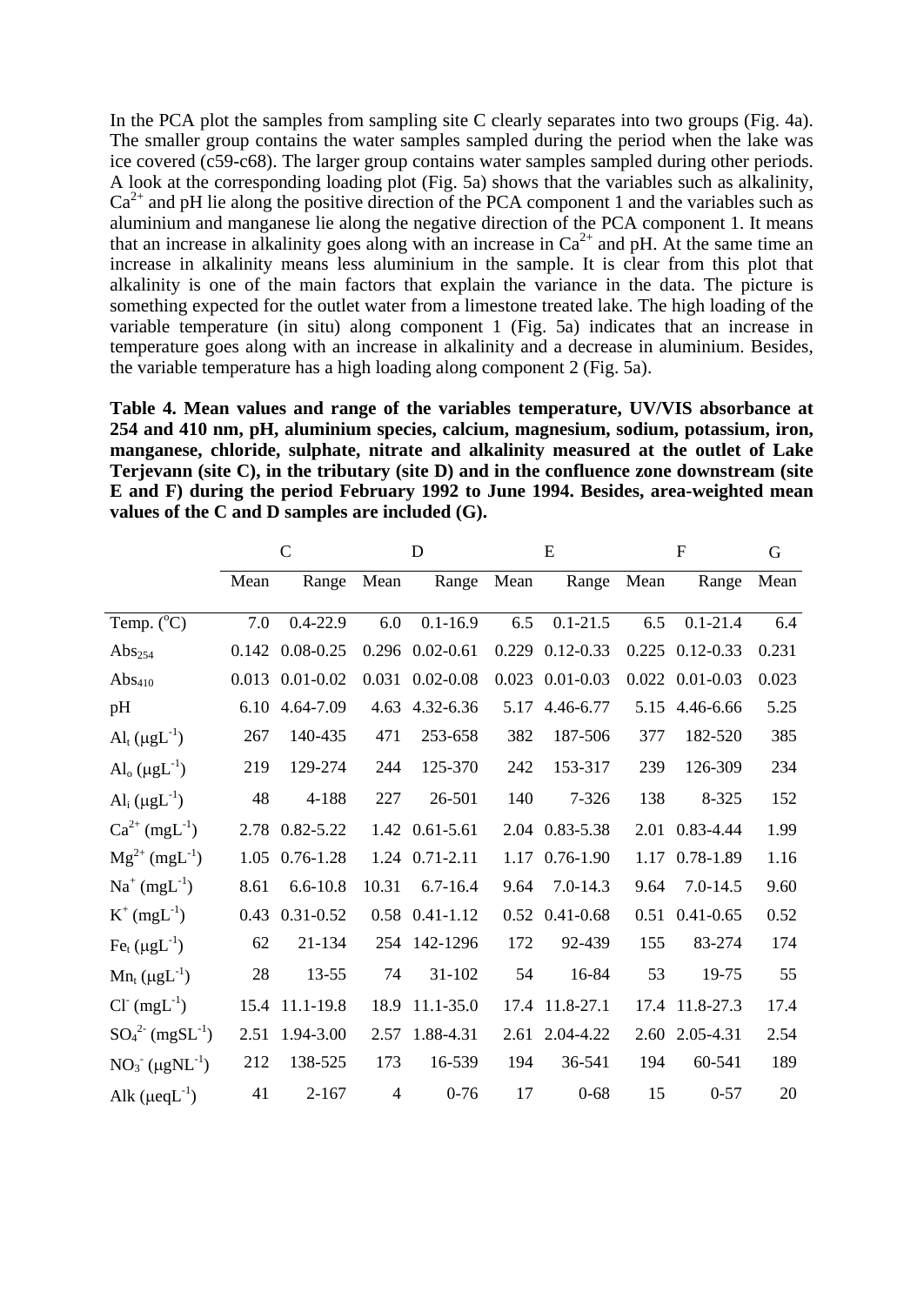#### *Tributary*

The water samples from the tributary, site D, are generally more acidic and rich in aluminium compared to the C samples (Table 4) except for in periods with very low flow and during the ice-covered period of the lake (Fig. 3b,c). The extraordinary high salinity (e.q. Cl), aluminium concentrations and acidity indicated by the range (Table 4) are an effect of the seasalt event. Due to the sea-salt loading, the concentration of Cl almost doubled from about 16 to 30 mgL $^{-1}$  in the tributary (Fig. 3a) and it took almost a year before the salt concentration returned to pre-event levels. The salt influenced on the aluminium concentrations most probably by ion exchange with  $Na^+$  (Andersen and Seip, 1999). The Al<sub>i</sub> concentration more than doubled from about 200 to 420 and further to about 500  $\mu gL^{-1}$  (Fig. 3c) and the concentration was generally higher than pre-event levels for almost a year.



Figure 3. Concentrations of CI, hydrogen (pH) and inorganic aluminium (Al<sub>i</sub>) in brook **waters from the sampling sites C (outlet of the Lake Terjevann), D (the tributary), E and F (the confluence zone) in 1992-94.** 

The samples from site D also separates into two groups in the PCA plot (Fig. 4b). However, the number of samples falling into these groups is more even than in the previous case. The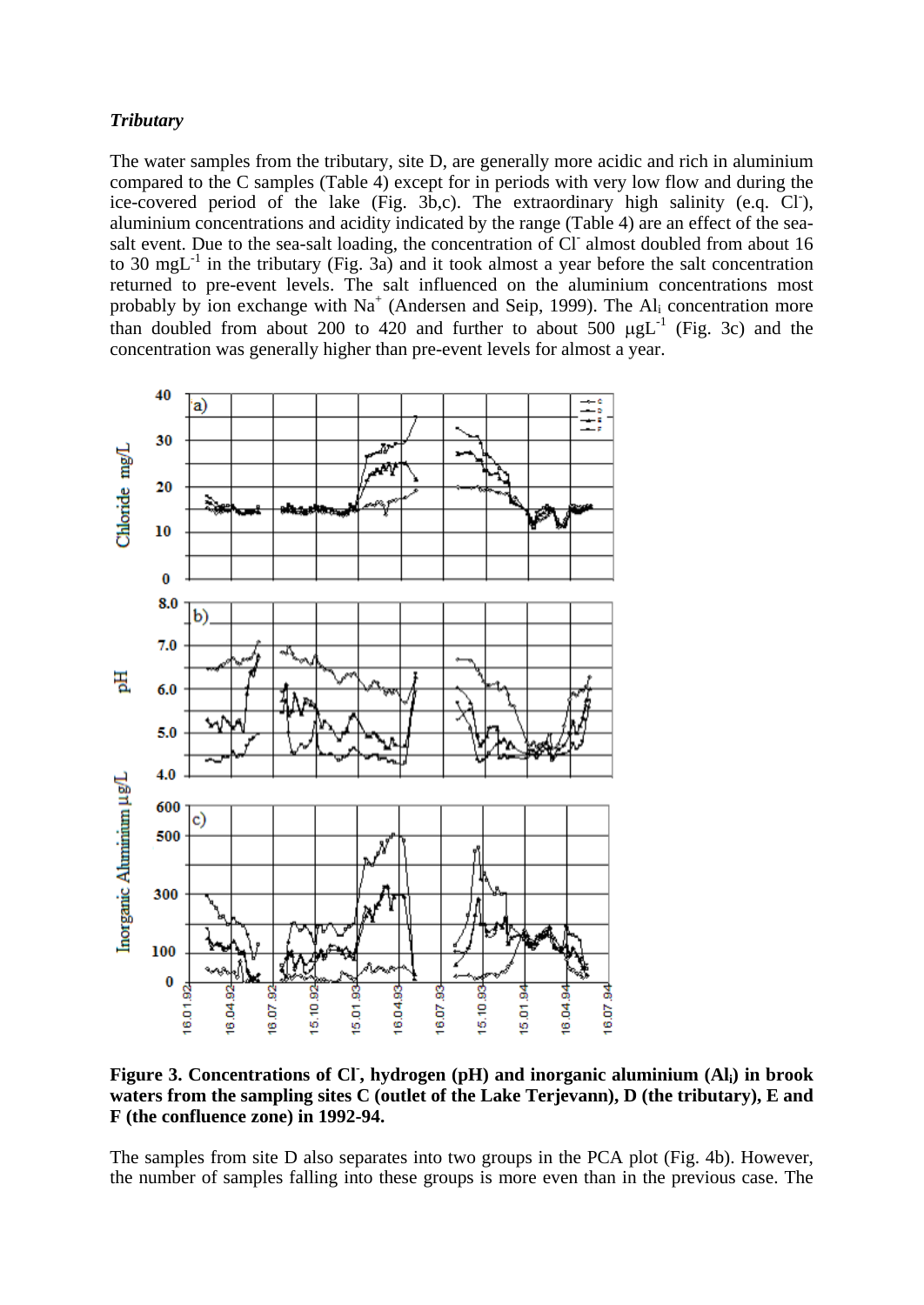group containing the samples d33 to d56, falling in the positive side of the PCA component 1, represent samples from the period when the drainage from the catchments were affected by the sea-salt event. The grouping in the loading plot (Fig. 5b) is now more influenced (along PCA component 1) by the variables such as  $Na^{+}$ ,  $Mg^{2+}$ , Cl, manganese and inorganic aluminium. Variables such as temperature, alkalinity,  $Ca^{2+}$  and pH lie along component 2 but not as dominant as in the case of the C samples. An axis passing through the origin and the points representing the salt concentrations  $(Na^+, K^+, Mg^{2+}$  and Cl<sup>-</sup>) lie nearly normal to an axis passing through the origin and the points representing the variables temperature, alkalinity and pH (Fig. 5b). In other words this indicates that the concentrations of  $\mathrm{Na}^+$ ,  $\mathrm{K}^+$ ,  $\mathrm{Mg}^{2+}$  and Cl<sup>-</sup> are independent of temperature or alkalinity or pH. The concentrations of  $Ca^{2+}$  and  $SO_4^{2-}$ are however influenced by these variables.

The relationship between the temperature and total and inorganic aluminium is the same as for the C samples.



**Figure 4. Principal component analysis of the samples from a) site C (outlet of Lake Terjevann), b) site D (the tributary), c) site E and d) site F (the confluence zone).**

#### *The confluence zone*

The water quality that is produced in the confluence zone by the mixing of the outlet and the tributary waters is generally less acidic and less rich in aluminium than the tributary and vice versa regarding the outlet (Table 4, Fig. 3b,c). The pronounced effect of the sea-salt event on the tributary waters was transferred to the mixed waters and e.q. the inorganic aluminium (Ali) concentration in the confluence zone increased abruptly from about 85 to 250 and further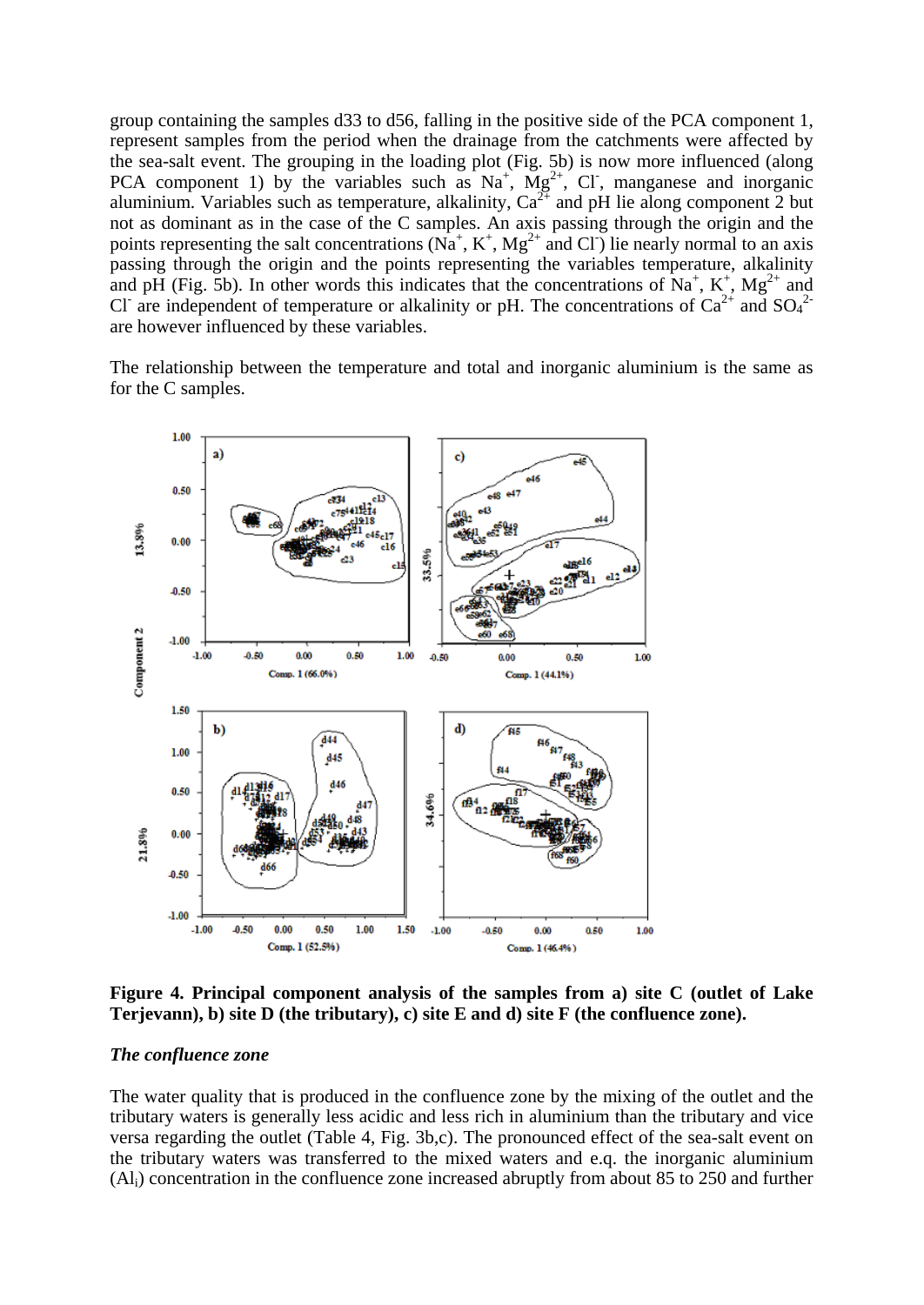to about 325  $\mu g L^{-1}$  (Fig. 3c). During the period with ice-cover and acidic outlet water from the lake, the downstream waters were all acidic and rich in Ali (Fig. 3b,c).

Regarding the PCA plots it may be worthwhile to look at the groupings in the PCV plots of the samples in the above two cases. The samples c59-c68 (the ice-covered period) and c1-c33 together with c69-c75 lie at the opposite sides of the PCA component 1 (Fig. 4a). In the case of samples D, all the corresponding samples d1-d33 and d59-d75 lie in the same group and on the negative side of the PCA component 1 (Fig. 4b). As the downstream samples E and F are mixtures of C and D, it should be expected that the variable influence on the samples C and D should separate E and F into three groups (33-56, 59-68 and 1-33 together with 70-75). Even though, the samples are not compactly defined into groups, three groups among the samples E and F are indicated (Fig. 4c,d). The samples from the sea-salt episode (33-56) influence the separation more than the samples from the lake ice-covered period (59-68).



**Figure 5. Principal component analysis (loading plots) of the samples from a) site C (outlet of Lake Terjevann), b) site D (the tributary), c) site E and d) site F (the confluence zone).**

The loading plots from the analysis of the samples from E and F are depicted in Figures 5c and d. They show, as for the D samples, that an axis passing through the origin and the points representing the salt concentrations  $(Na^+, K^+, Mg^{2+}$  and Cl ie nearly normal to an axis passing through the origin and the points representing the variables temperature, alkalinity and pH. In other words the concentrations of  $\mathrm{Na}^+$ ,  $\mathrm{K}^+$ ,  $\mathrm{Mg}^{2+}$  and Cl are independent of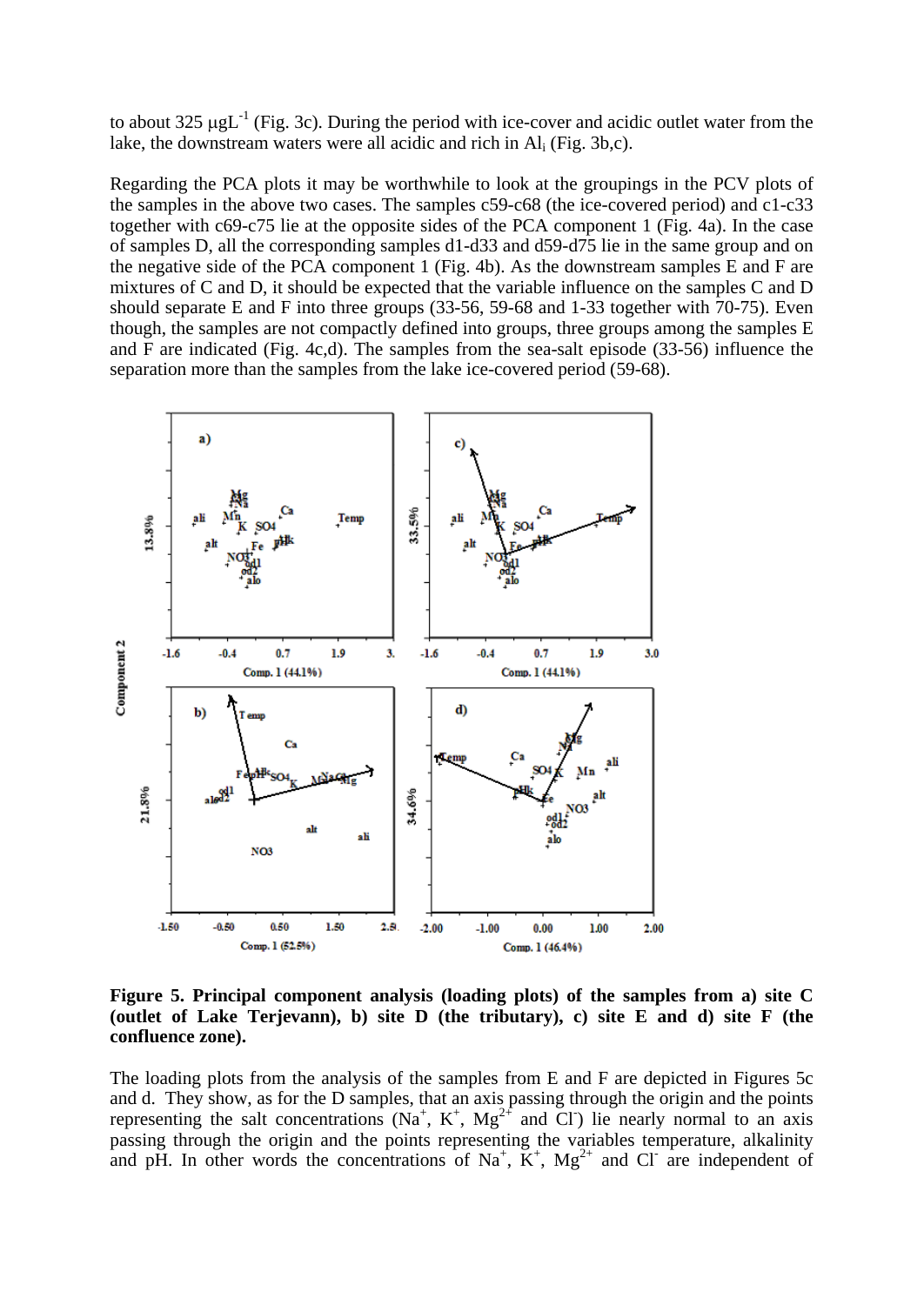temperature or alkalinity or pH. The concentrations of  $Ca^{2+}$  and  $SO_4^{2-}$  are however influenced by these variables.

It is also possible to identify the same negative correlation between temperature and concentrations of total reactive aluminium or inorganic aluminium among E and F samples as among the C and D samples.

# **Discussion**

The principal component analysis extracts the samples that are similar in chemical profiles; the sea-salt event, the ice-covered period and all the other samples. Besides, the extracted relationships indicating that an increase in temperature goes along with an increase in alkalinity and a decrease in aluminium are as expected. An increase in temperature increases the evapotranspiration and decreases the water flow and the influence of high alkalinity and low aluminium groundwater on the drainage is increased. The indicated independence of  $Na<sup>+</sup>$ ,  $K^+$ ,  $Mg^{2+}$ , Cl<sup>-</sup> from temperature or alkalinity or pH, is obvious. The influence of alkalinity on  $Ca^{2+}$  is most probably mainly due to the treatment with  $CaCO<sub>3</sub>$ . However, the indicated influence of temperature or alkalinity or pH on  $SO_4^2$  is difficult to explain.

Calculation of the area weighted mean concentration of the mixing of the C and the D samples (Table 4) compared to the mean concentrations of the E and F samples indicate a conservative mixing in the confluence zone. However, the somewhat lower alkalinity than expected is probably due to reaction with  $H<sup>+</sup>$  from hydrolysis of inorganic aluminium as indicated by a lower Ali concentration than expected (Table 4). Generally high labile inorganic aluminium  $(A<sub>i</sub>)$  concentrations and pH fluctuations around about pH 5.2 (Fig. 3b,c) render the water quality in the confluence zone highly toxic to fish (Baker and Schofield, 1982). This may explain why fish (brook trout) is observed downstream the lake only as far as the tributary. During the sea-salt event the water in the confluence zone was potentially even more toxic due to the increased Ali concentrations. The situation was most probably the same during the period with ice-cover on the lake as aluminium is known to hydrolyse significantly at lower pH by lower temperatures (Lydersen, 1990). The only periods with a chemically reasonable water quality in the confluence zone are in the summertime with low flow. However, the water level in these periods is generally too low for fish.

# **Conclusion**

Principal component analysis is a useful tool in extracting samples that are similar in chemical profiles. The sea-salt event, the ice-covered period of the lake and the rest were exhibited by the samples from the confluence zone.

The differences in chemistry arose mainly due to climatic variations and therein imposed episodes. It is however difficult from the PCA analysis to make any conclusions regarding the variables such as concentrations of Fe<sub>t</sub>,  $SO_4^2$ ,  $NO_3^-$  and UV/VIS absorption of the water samples at 254 and 410 nm.

Generally the water quality in the confluence zone was highly toxic to fish due to hydrolysing aluminium. During the sea-salt event the potential toxicity was increased due to increased concentrations of labile inorganic aluminium. Ice-cover on the lake had the same effect as the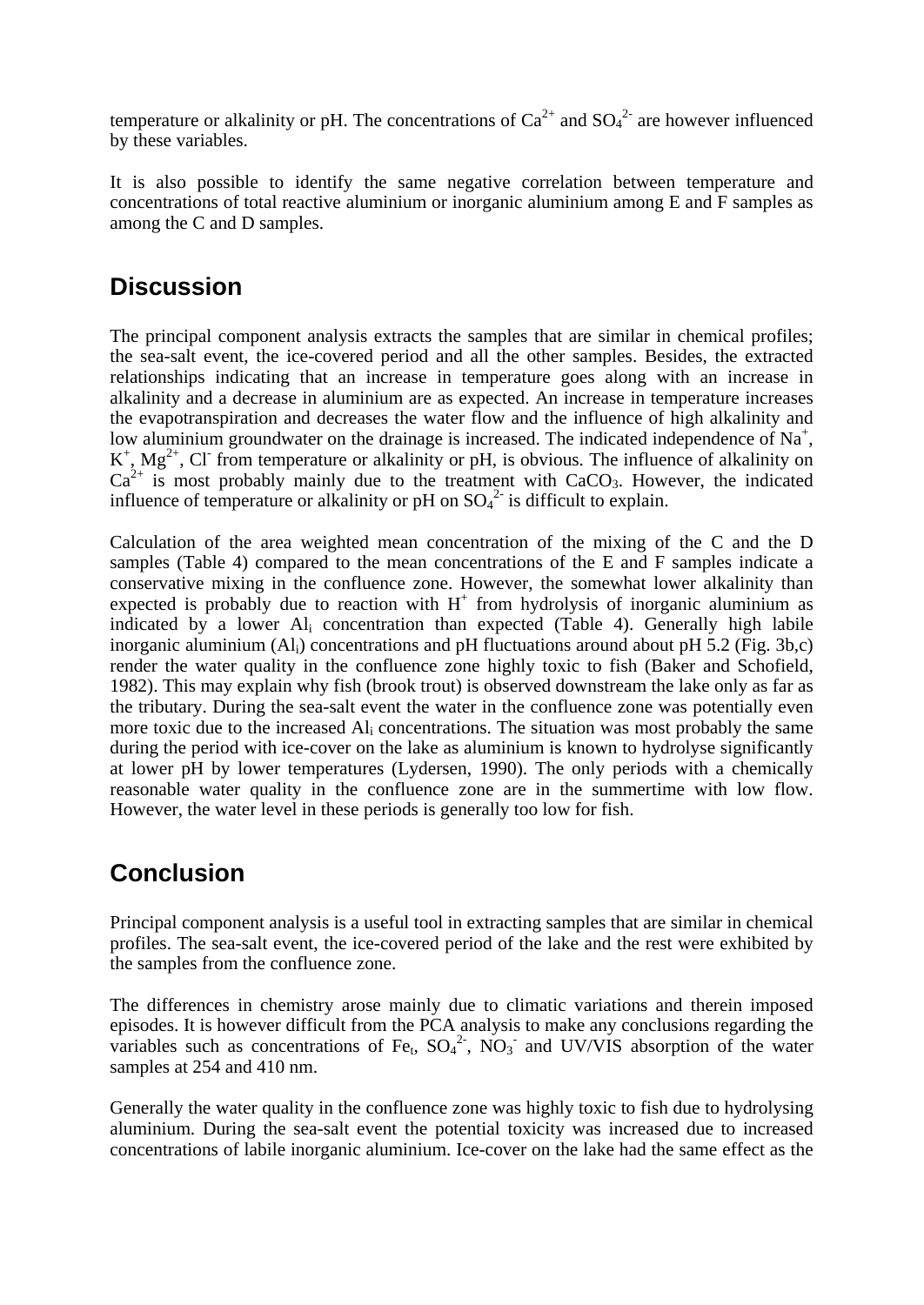inlet acidic and aluminium rich water drained almost unchanged through the lake in the upper few meters under the ice.

Highly toxic water quality is most probably a common problem introduced by treating lakes upstream acid tributaries with limestone.

# **Acknowledgements**

The Norwegian Directorate of Nature Management (DN) supported this work. Grants from Andreas & K. Ludvig Endresens legate are appreciated.

## **References**

Andersen, D. O. and Seip, H. M. (1999). Effects of a rainstorm high in sea-salts on labile inorganic aluminium in drainage from the acidified catchments of Lake Terjevann, southernmost Norway, J. Hydrol., vol. 224, 64-79.

Baker, J. P. and Schofield, C. L. (1982). Aluminum toxicity to fish in acidic waters, Water, Air, and Soil Pollut., vol. 18, 289-309.

Bresser, A. H. M. and Salomons, W. (1990). Acidic precipitation. International overview and assessment. Springer Verlag, New York, p. 344.

Brewer, P. G. and Riley, J. P. (1965). The automatic determination of nitrate in sea water, Deep-Sea Res., vol. 12, 765-772.

Driscoll, C.T. (1984). A procedure for the fractionation of aqueous aluminum in dilute acidic waters, Int. J. Environ. Anal. Chem., vol. 16, 267-283.

Golterman, H. L., Clymo, R. S. and Ohnstad, M. A. M. (1978). Methods for physical and chemical analysis of fresh waters. IBP Handbook No 8, Blackwell Scientific Publ., 190.

Henriksen, A. and Bergmann-Paulsen, I. M. (1974). An automatic method for determining sulfate in natural soft water and precipitation', Vatten, 2, 187-192.

Hindar, A. and Rosseland, B. O. (1988). Liming acidic waters in Norway: National policy and research and development, Water, Air, Soil Pollut., vol. 41, 17-24.

Howells, G. and Dalziel, T. R. K. (1990). Restoring acid waters: Loch Fleet 1984-1990. Elsevier Applied Science, London, p. 421.

Kvalheim, O. M. and Karstang, T. V. (1987). A general-purpose program for multivariate data analysis, Chemomet. & Intell. Lab. Syst., vol. 2, 235-237.

Lydersen, E. (1990). The solubility and hydrolysis of aqueous aluminium in dilute fresh waters at different temperatures, Nordic Hydrology, vol. 21, 195-204.